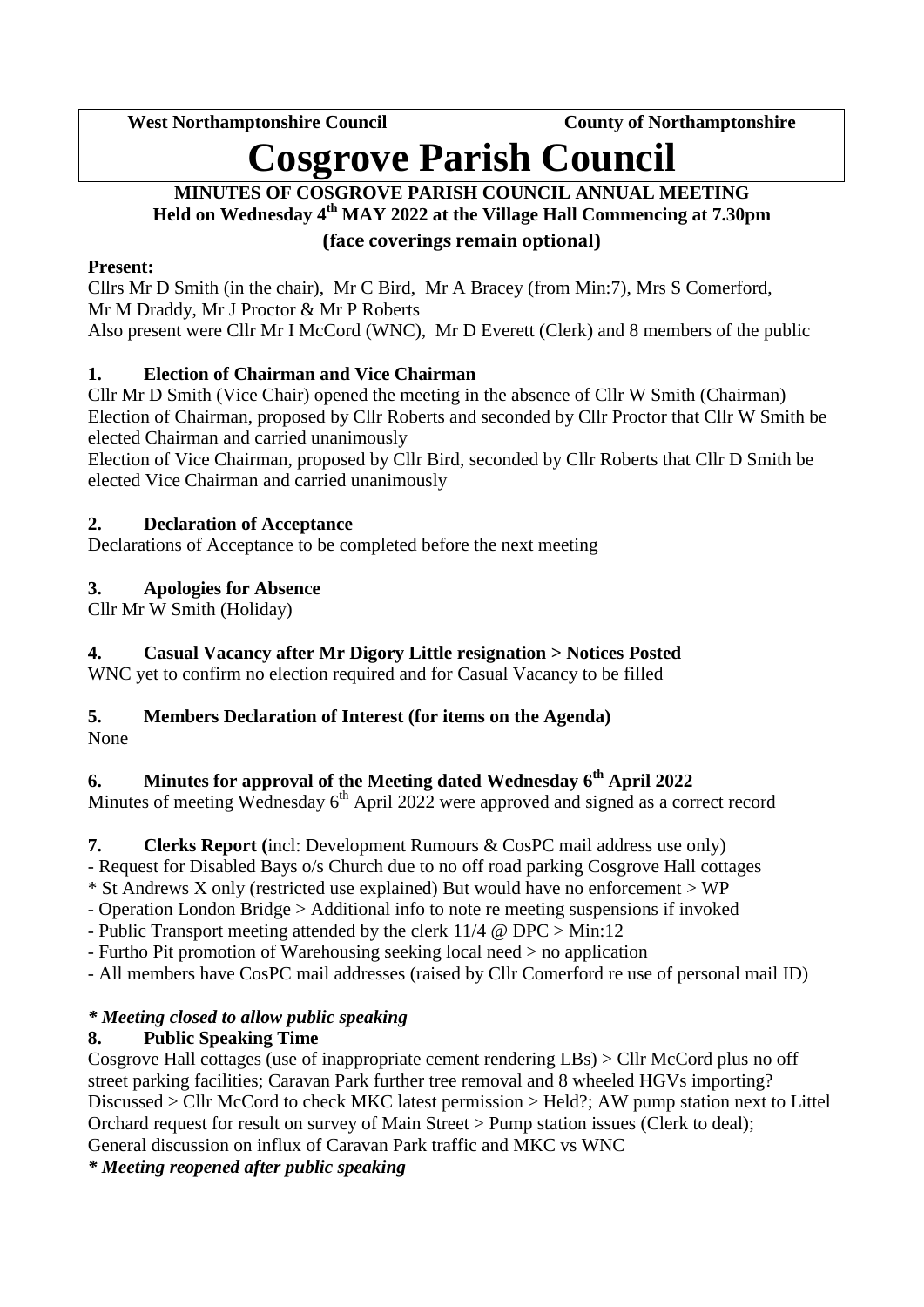## **9. WNC Councillor Report**

Apologies for missing last meeting; Head of Planning leaving and staffing levels issues and about pre-apps; Furtho Pit levelling up requirements - Highway issues need and highlighted new development at A5 Fenny Stratford + traffic application; Spoke on the other ALs; The Local Plan awaits final submission and wouldprogress items outlined previously

## **10. Correspondence received since last meeting (list at the meeting)**

- PLR Appointments (Annual registration) > circulated > Cllr Comerford

- WNC Housing Strategy – Consultation > circulated

#### **11. Queens Jubilee Celebrations to confirm**

Post Discs and flag > Cllr Proctor deals

## **12. Public Transport report and update**

After recent meeting with Britannia bus the clerk outlined discussions and Frontier approach (and misleading promise of funding) Qs to be asked By Cllr William Bartlet on the Friday meeting with WNC Public Transport Officer (who also covers NNC) as concern had been expressed that GovMonies for Rural Transport had been earmarked for Northampton bus electrification? Not confirmed

## **13. WNC Housing Strategy (previously circulated)**

Deferred

## **14. Planning**

## **(a) Applications Received**

**WNS/2022/0729/FUL** Demolition of existing detached garage and erection of a side and rear extension with rooflight /lowering window sill  $1<sup>st</sup>$  floor bedroom Strathlene Main Street \* No objection

#### **WNS/2022/0798/FUL** A manage Rear of 13 The Green

\* No observations

**WNS/2022/0802/TCA** T1 Poplar roadside of playing field to be reduced in height from 23m > approx 15m. T2 Common beech crown raise to above bus stop 1-2m. The Stocks \*CosPC Application supported

- **(b) Decision Notices**
- **(c) Enforcement / Appeals**
- **(d) Press Notices**

None

#### **15. Finance**

**(a)** The Council to approve budgetary control to date

## \* **RESOLVED** to adopt

Note: Last Meeting deferred Min: 9 (**Budget forecast** Due to rising fuel costs, the Carry over capital for 2022/23 at Provisional Year End Balance has scope for adjustment > next meeting including 'assistant clerk' when appropriate, suggest wait until Audit is completed > deferred

#### **(b) To Note Current State of Finance**

| Treasurer's $a/c$ :   | £15,363.49                          |
|-----------------------|-------------------------------------|
| Business Inst $a/c$ : | £34,437.83 $(+\frac{1}{2}$ Precept) |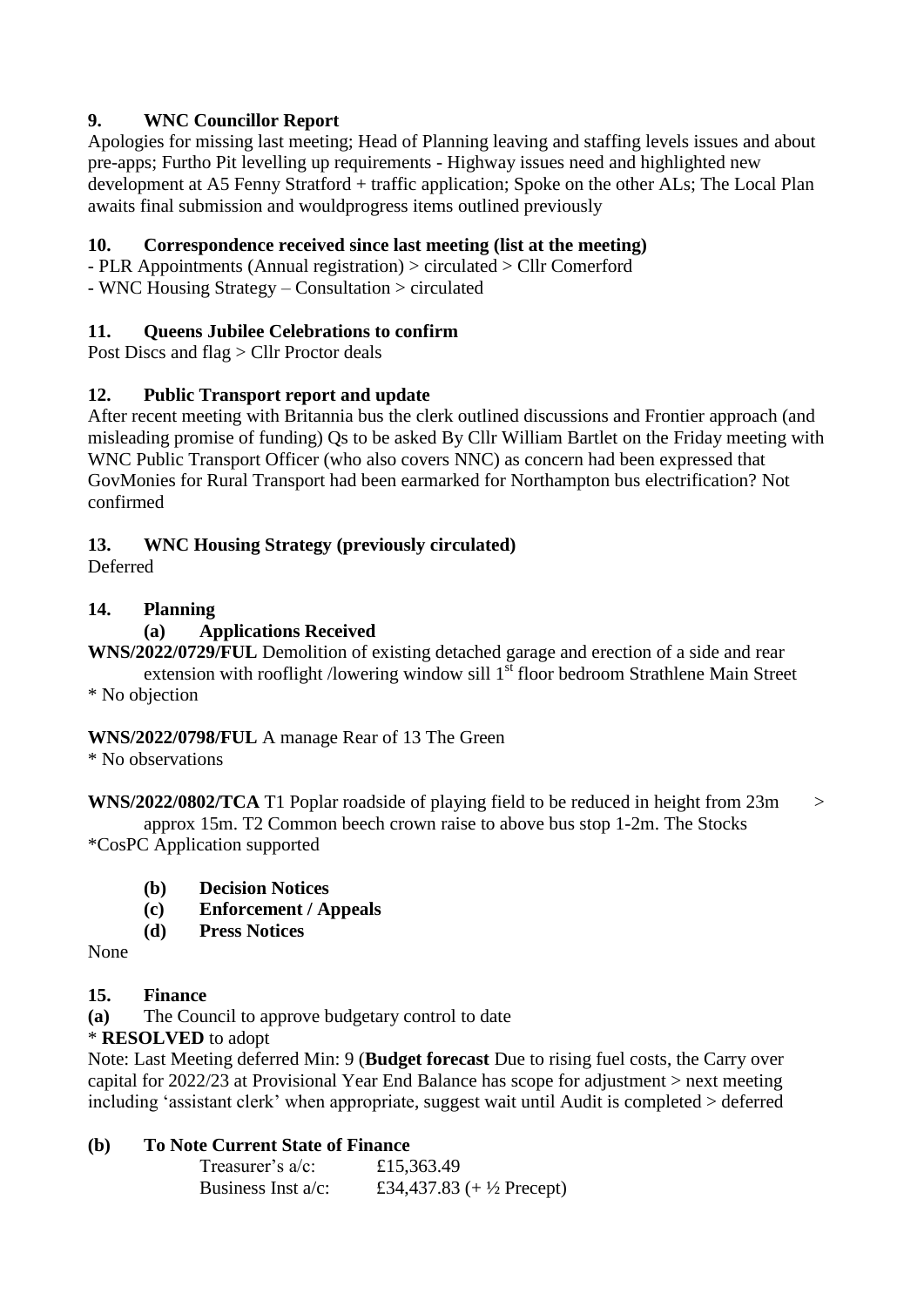Earmarked Reserves: £38,619.20 **Available Capital: £11,182.22**

#### **(c) To Note Accounts for Payment** (Proposed DS seconded SC and carried unanimously)

| 002096 | Clerks Salary/Petty cash: | £398.00 (£384 + Petty cash £14)      |
|--------|---------------------------|--------------------------------------|
| 002097 | HMRC:                     | £96.00 (PAYE)                        |
| 002098 | <b>DNH Contracts:</b>     | £90.00 (Environmental > Apr)         |
| 002099 | NJ Blackwell GS:          | £565.31 (Mowing Apr)                 |
| 002100 | Spoilt                    |                                      |
| 002101 | <b>NPower BS:</b>         | £646.84 (Unmeterred supply $(PLs)$ ) |
| 002102 | N/ACRE:                   | £35.00 (Annual donation)             |

#### **(d) To Receive and Approve End of Year Accounts for Audit**

\* End of Year Accounts for Audit submitted for signature > to be posted website as soon as approved at Internal Audit

#### **16 Street Lighting and update**

\* No reports

#### **17. Highways**

X Road drain Fixed vs Not fixed > awaits serious rain

#### **18. Monthly roundup and issues from each councillor**

- **Cllr Draddy >** To remove Xlight prior to arboreal work on Common Beech by bus stop
- **Cllr Bird** > Nothing further (tree planting later) to consider New BG perimeter
- **Cllr Bracey** > Castlethorpe causeway issues improved
- **Cllr Comerford** > Planter Damage > Cllr Draddy
- **Cllr Proctor** > Allotments discussed (and confusing emails) > to deal
- **Cllr Roberts** > x
- **Cllr Smith (D)** > Buses and website maintenance
- **Cllr Smith (W) >** Chairman's Annual Report circulated and attached to minutes

#### **19. Councillor Questions and Items for Next Agenda**

None

#### **20. Date of Next Meeting**

Wednesday 1<sup>st</sup> June 2022 commencing at 7.30pm

#### With no other business the meeting closed at 8.50pm

Chairman's Report 2021 was a considerable challenge for the small parish of Cosgrove, our village seemed to be under attack from all angles associated with planning, development and infrastructure.

In summary, several items that seem to stay on the agenda year on year are the flooding issues in Main Street and the green, a formal record of these reports is now gaining information that may have been previously lost or forgotten together with infrastructure records, a local parishioner that lives on the green is very much heading the charge to gain some ground on getting a person responsible to engage.

The change from SNC to WNC has meant that many requests from Cosgrove have been lost and we have needed to raise the issues again, these include litter bins that need replacing.